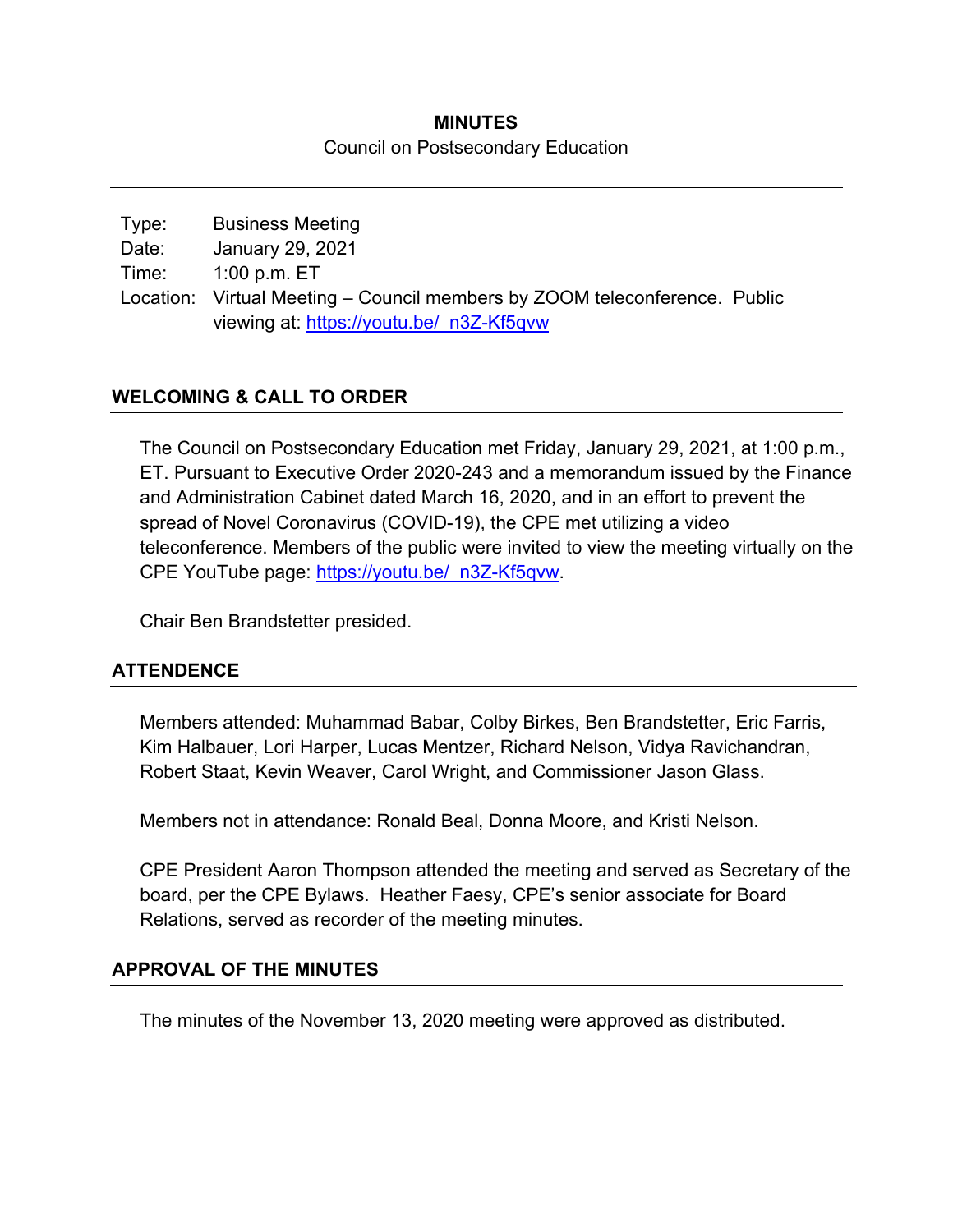### **PROPOSED COUNCIL RESOLUTION**

The Council approved a resolution for Michael Carter, President of Campbellsville University, in thanks of his support and service to postsecondary education in Kentucky.

### **COMMENTS FROM CPE PRESIDENT AARON THOMPSON**

President Aaron Thompson provided a written report in the agenda materials. He also thanked his staff for their hard work over the last year during the pandemic, provided a summary on the many initiatives and innovations achieved in the last few years, and discussed various developments during the 2021 Legislative Session and 2021-22 budget.

### **COMMENTS FROM KDE COMMISSIONER JASON GLASS**

Kentucky Department of Education's Commissioner, Jason Glass, provided an update on Kentucky's K-12 schools performance during the pandemic, how annual assessments may be conducted in the spring, and steps the state is taking to ensure students don't fall behind amid non-traditional instruction.

### **ACADEMIC AND STRATEGIC INITIATIVES COMMITTEE – REPORT**

Committee Chair Lori Harper presented the Academic and Strategic Initiatives Committee Report. The Committee met on January 12, 2021 and discussed the development of the next statewide strategic agenda; received a closer look at the Cultural Competency Certification Program that is being developed by CPE staff and will soon be available as a pilot program to Kentucky's campuses and other organizations; and received an update on the research projects that will be released in the coming months, including the annual progress report, a teacher preparation sector analysis; and a second iteration of the Return on Investment Report.

There were no action items from the Committee for recommendation.

#### **COMMITTEE ON EQUAL OPPORTUNITIES – REPORT**

Committee Chair Robert Staat presented the Committee on Equal Opportunities report. The Committee met on January 25, 2021 and reviewed the Diversity Plan reporting schedule and discussed how the scoring process might be streamlined. They also reviewed the Cultural Competency Certification Program, and Dr. Dawn Offutt, CPE's Director of Diversity, Equity, and Inclusion, provided the Council with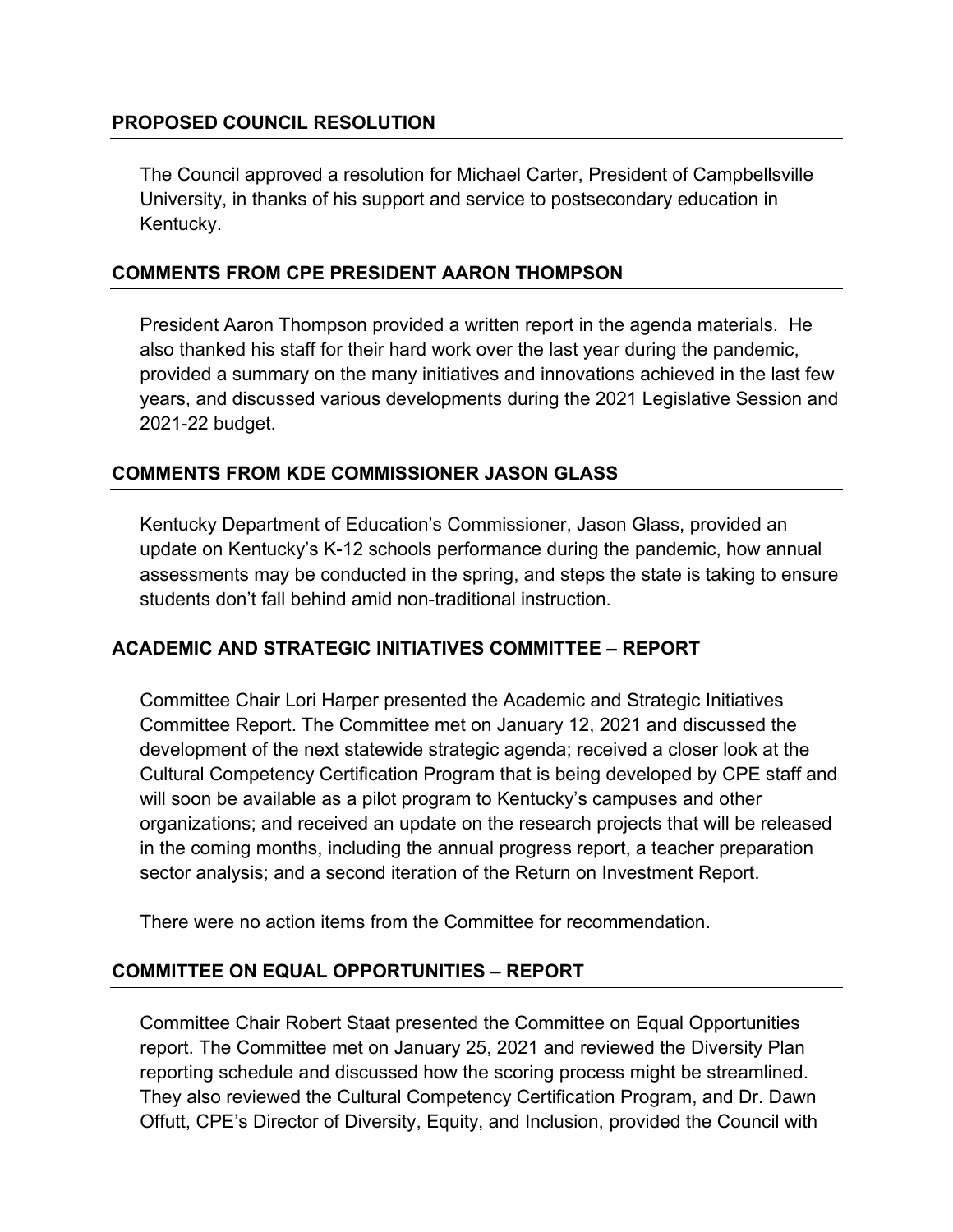an overview of the program and the potential types of credentials that could be earned upon completion of the program.

Finally, Dr. Staat discussed the membership of the Committee and asked Chair Brandstetter to make formal appointments and reappointments.

### Committee Appointments

Chair Brandstetter reappointed David Carpenter and Robert Croft for a term of January 1, 2021 through December 31, 2023. He also made the new appointments of Rochelle Brown and Terrance Sullivan with terms of January 1, 2021 through December 31, 2023.

# **FINANCE COMMITTEE – REPORT AND RECOMMENDED ACTION ITEMS**

Committee Chair Ben Brandstetter presented the Finance Committee Report. The Committee met on December 15, 2021 and discussed the 2021-22 postsecondary education budget priorities and the final decisions of the Postsecondary Education Work Group on Performance Funding. He also reported that the Committee reviewed and approved Murray State University's request for a \$2,000,000 interim capital project to make significant upgrades and repairs to the Lovett Auditorium HVAC system. This action served as final approval authority per the delegation at the November 13, 2020 meeting, and thus no additional action was needed by the Council.

Chair Brandstetter also presented the Committee's recommendation to approve the proposed revisions to the Tuition and Mandatory Fee Policy that will guide the development of the ceiling recommendations for the 2021-22 academic year.

MOTION: Ms. Wright moved that the Council accept the Finance Committee's recommendation to approve the proposed revisions to the Tuition and Mandatory Fee Policy. Mr. Nelson seconded the motion.

VOTE: The motion passed.

### **EXECUTIVE COMMITTEE – REPORT**

Chair Brandstetter presented the Executive Committee report. The Committee met in December to complete President Aaron Thompson's annual evaluation. The Committee also met in January and received the results of the fiscal year 2019-20 audit results from Blue & Co., PSC, discussed the ongoing development of the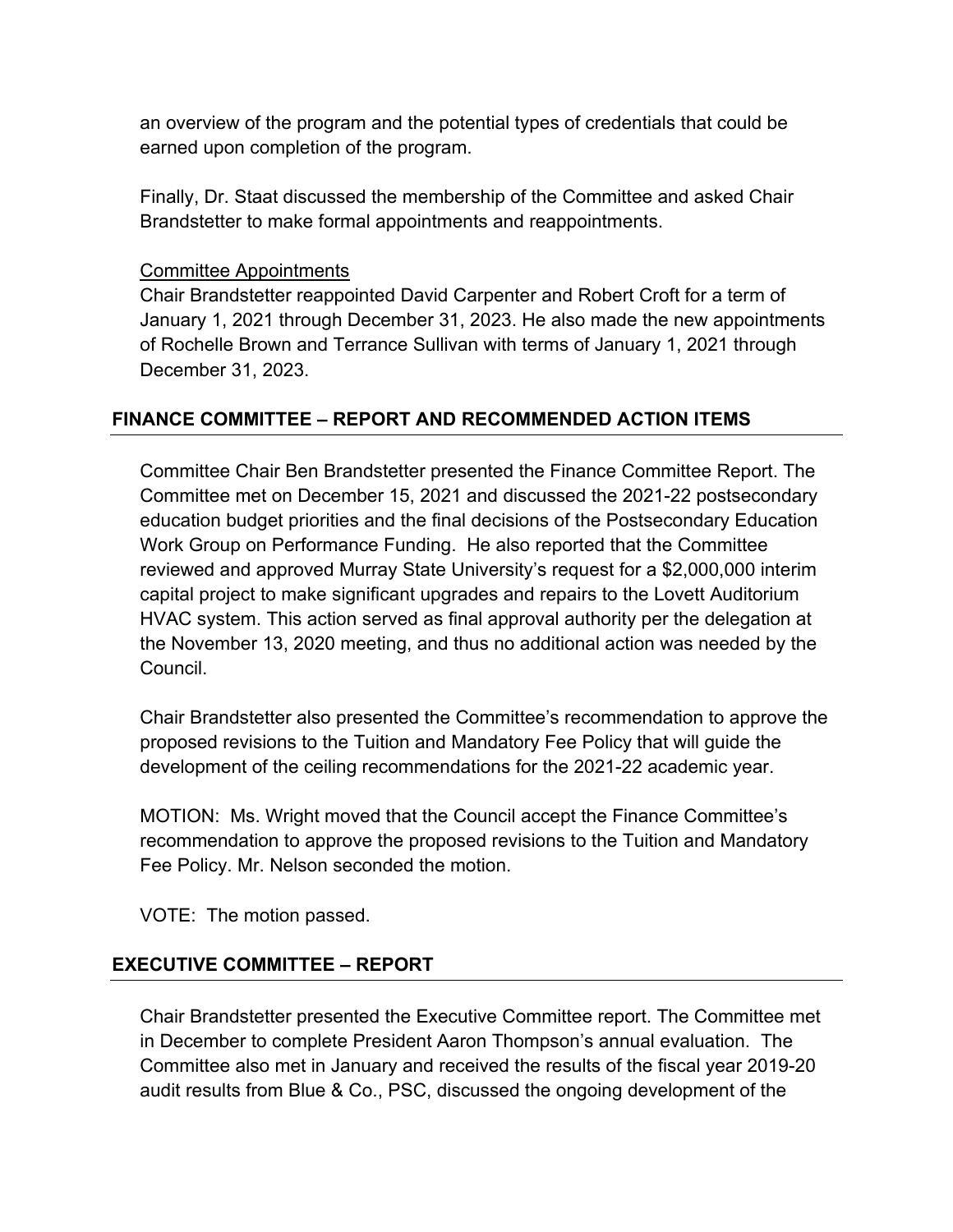student information portal website, and reviewed the details of the federal stimulus bill that was signed into law in December 2020.

Chair Brandstetter also presented the Committee's recommendation to approve proposed amendments to the following regulations:

- 13 KAR 1:020 Private College Licensure
- 13 KAR 4:010 State Authorization Reciprocity Agreement

The necessity for the proposed revisions were due a greater federal focus on state authorization as a requirement to access federal Title 4 student financial aid, increased consumer protection and quality assurance standards, and the additional staff to conduct the necessary work.

Approval of the action would authorize staff to file the proposed administrative regulation, and authorize Vice President and General Counsel, pursuant to KRS 13A.290(4) and KRS 13A.320(1)(b), to make such changes on behalf of the Council as necessary to comply with KRS Chapter 13A and obtain adoption by the Administrative Regulation Review Subcommittee and the Interim Joint Committee on Education.

MOTION: Ms. Harper moved that the Council accept the Executive Committee's recommendations of approval. Mr. Farris seconded the motion.

VOTE: The motion passed.

# **NOMINATING COMMITTEE – REPORT AND RECOMMENDATION**

Committee member Carol Wright presented the Nominating Committee report. The Nominating Committee met on December 7 and 16, 2020 to discuss and recommend members to serve as chair and vice chair of the CPE for a one year term, per the bylaws. After seeking out nominations and expressions of interest, the Committee unanimously agreed to nominate Ben Brandstetter for re-election as Chair, and Kim Halbauer for re-election as Vice Chair.

MOTION: Mr. Nelson moved that the Council elect Ben Brandstetter as Chairperson and Kim Halbauer as Vice Chairperson for the 2021 calendar year. Ms. Ravichandran seconded the motion.

VOTE: The motion passed.